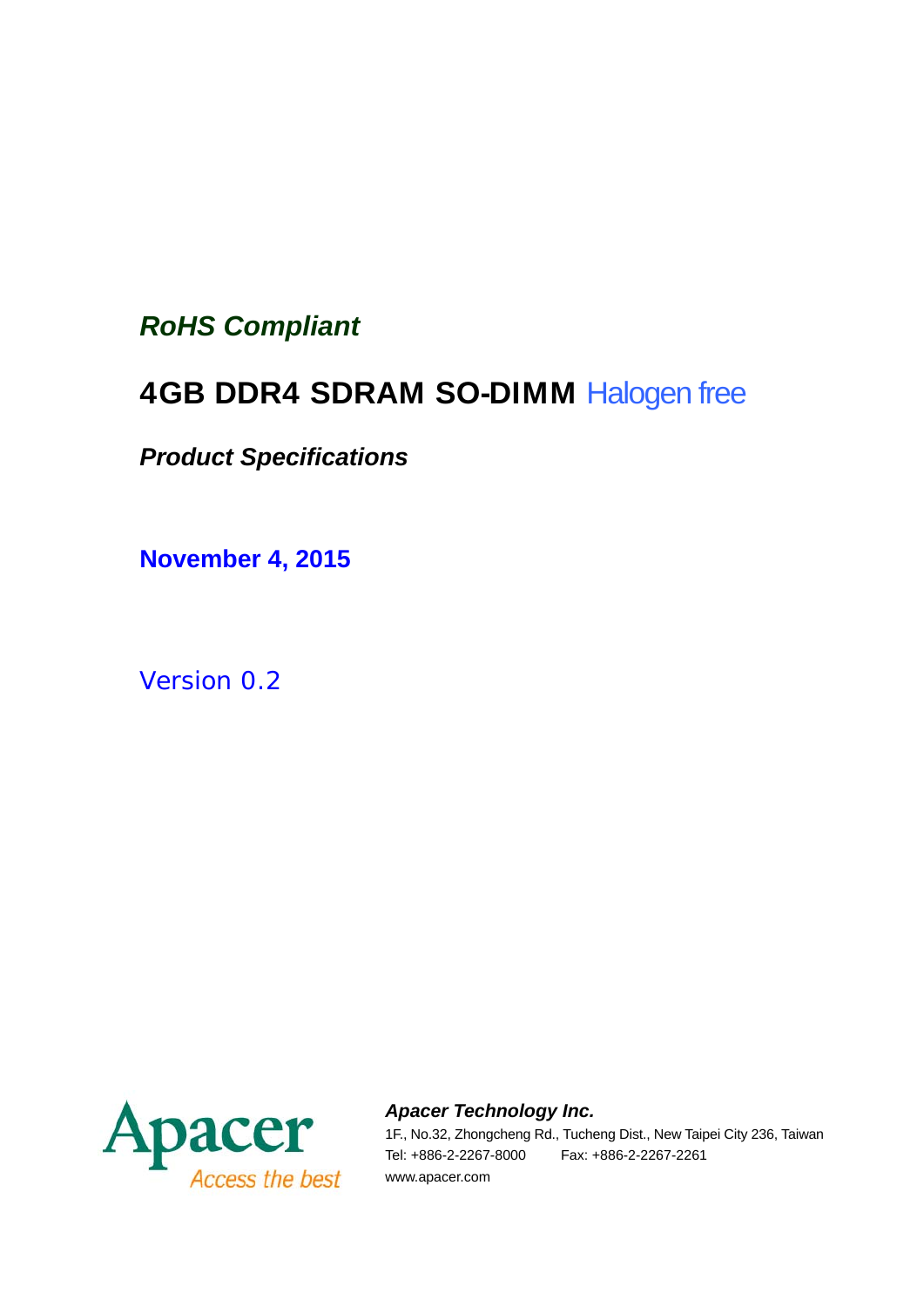

#### **Table of Contents**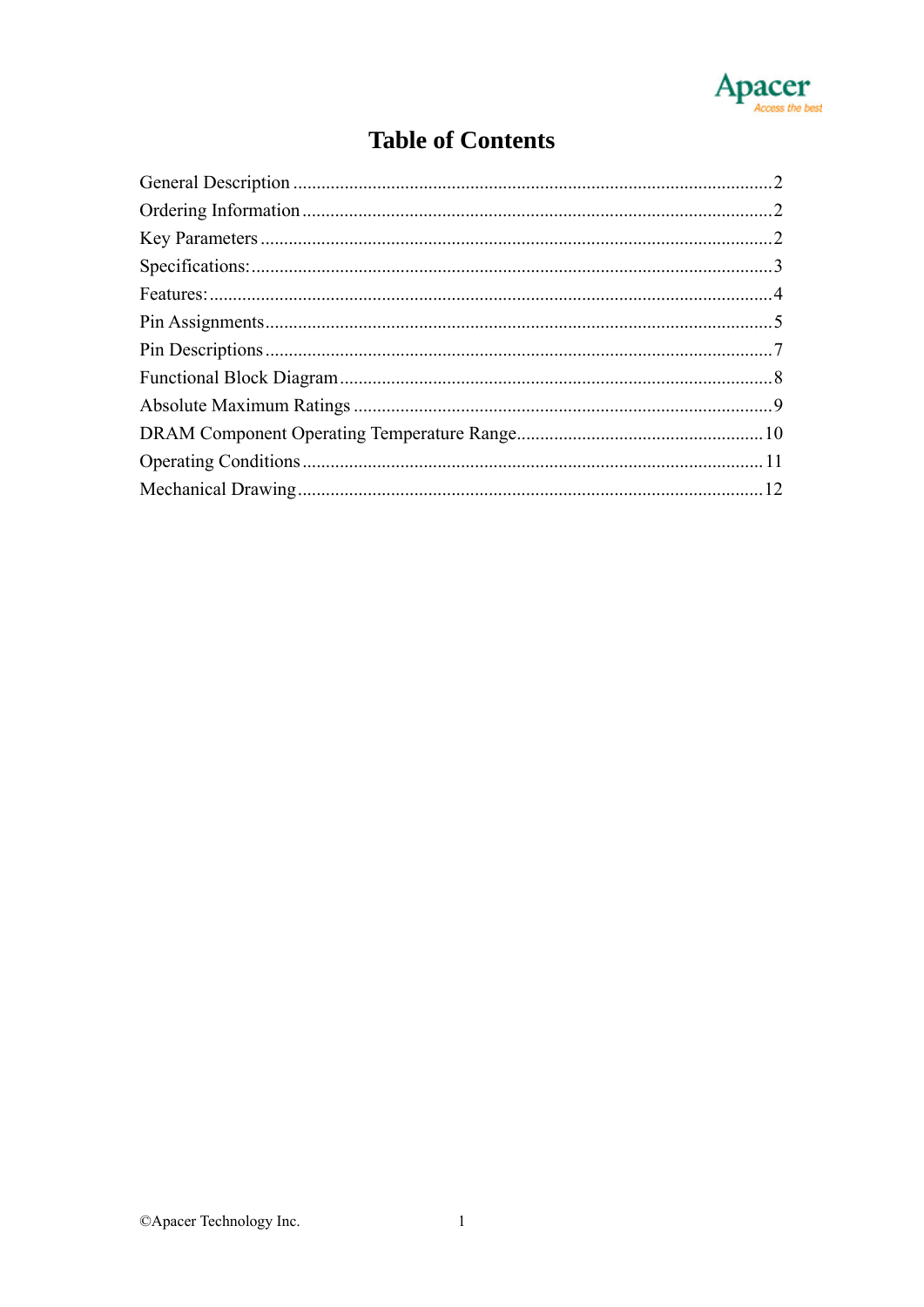

# General Description

Apacer **78.B2GF4.4000B** is a 512M x 64 DDR4 SDRAM (Synchronous DRAM) SO-DIMM. This high-density memory module consists of 8 pieces 512M x 8 bits with 4 banks DDR4 synchronous DRAMs in FBGA packages and a 4K Bits EEPROM. The module is a 260-pins dual in-line memory module and is intended for mounting into a connector socket. The following provides general specifications of this module.

# Ordering Information

| <b>Part Number</b> | <b>Bandwidth</b> | <b>Speed Grade</b> | <b>Max Frequency</b> | <b>CAS Latency</b> |
|--------------------|------------------|--------------------|----------------------|--------------------|
| 78.B2GF4.4000B     | $19.2$ GB/sec    | 2400 Mbps          | 1200 MHz             | CL <sub>17</sub>   |

| <b>Density</b> | <b>Organization</b> | <b>Component</b> | Rank |
|----------------|---------------------|------------------|------|
| 4GB            | 512M x 64           | 512M x8*8        |      |

#### Key Parameters

| MT/s        | <b>DDR4-1866</b> | <b>DDR4-2133</b> | <b>DDR4-2400</b> |      |
|-------------|------------------|------------------|------------------|------|
| Grade       | $-CL13$          | $-CL15$          | $-CL17$          | Unit |
| $tCK$ (min) | 1.07             | 0.93             | 0.83             | ns   |
| CAS latency | 13               | 15               | 17               | tCK  |
| tRCD (min)  | 13.92            | 14.06            | 14.16            | ns   |
| $tRP$ (min) | 13.92            | 14.06            | 14.16            | ns   |
| tRAS (min)  | 34               | 33               | 32               | ns   |
| tRC (min)   | 47.92            | 47.05            | 46.16            | ns   |
| CL-tRCD-tRP | $13 - 13 - 13$   | $15 - 15 - 15$   | 17-17-17         | tCK  |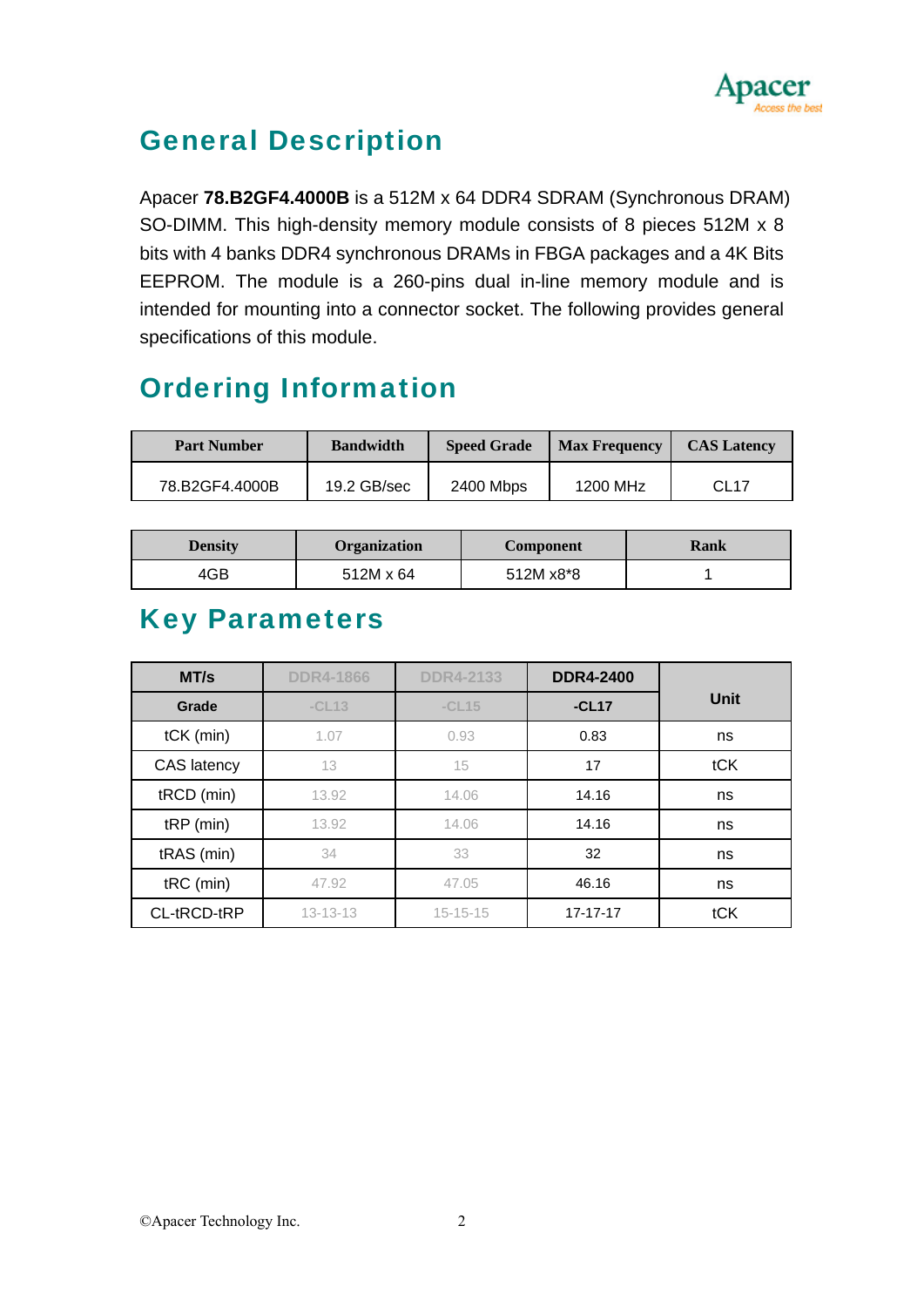

# Specifications:

- ♦ On-DIMM thermal sensor : No
- ◆ Organization: 512 words x 64 bits, 1 rank
- ♦ Integrating 8 pieces of 4G bits DDR4 SDRAM sealed FBGA
- ♦ Package: 260-pin socket type small outline dual in-line memory module (SO-DIMM)
- PCB: height 30.00 mm, lead pitch 0.50 mm (pin),
- ◆ Serial Presence Detect (SPD)
- Power Supply: VDD=1.2V (1.14V to 1.26V)
- $VDDQ = 1.2V (1.14V to 1.26V)$
- $\blacklozenge$  VPP = 2.5V (2.375V to 2.75V)
- $\blacklozenge$  VDDSPD = 2.2V to 3.6V
- ♦ 16 internal banks (4 Bank Groups)
- ♦ CAS Latency (CL): 13, 14, 15, 16, 17
- ◆ CAS Write Latency (CWL): 12,16
- ♦ Average refresh period 7.8us at 0°C  $\leq$  TC  $\leq$  85°C 3.9us at 85°C  $\leq$  TC  $\leq$  95°C
- Lead-free (RoHS compliant)
- Halogen free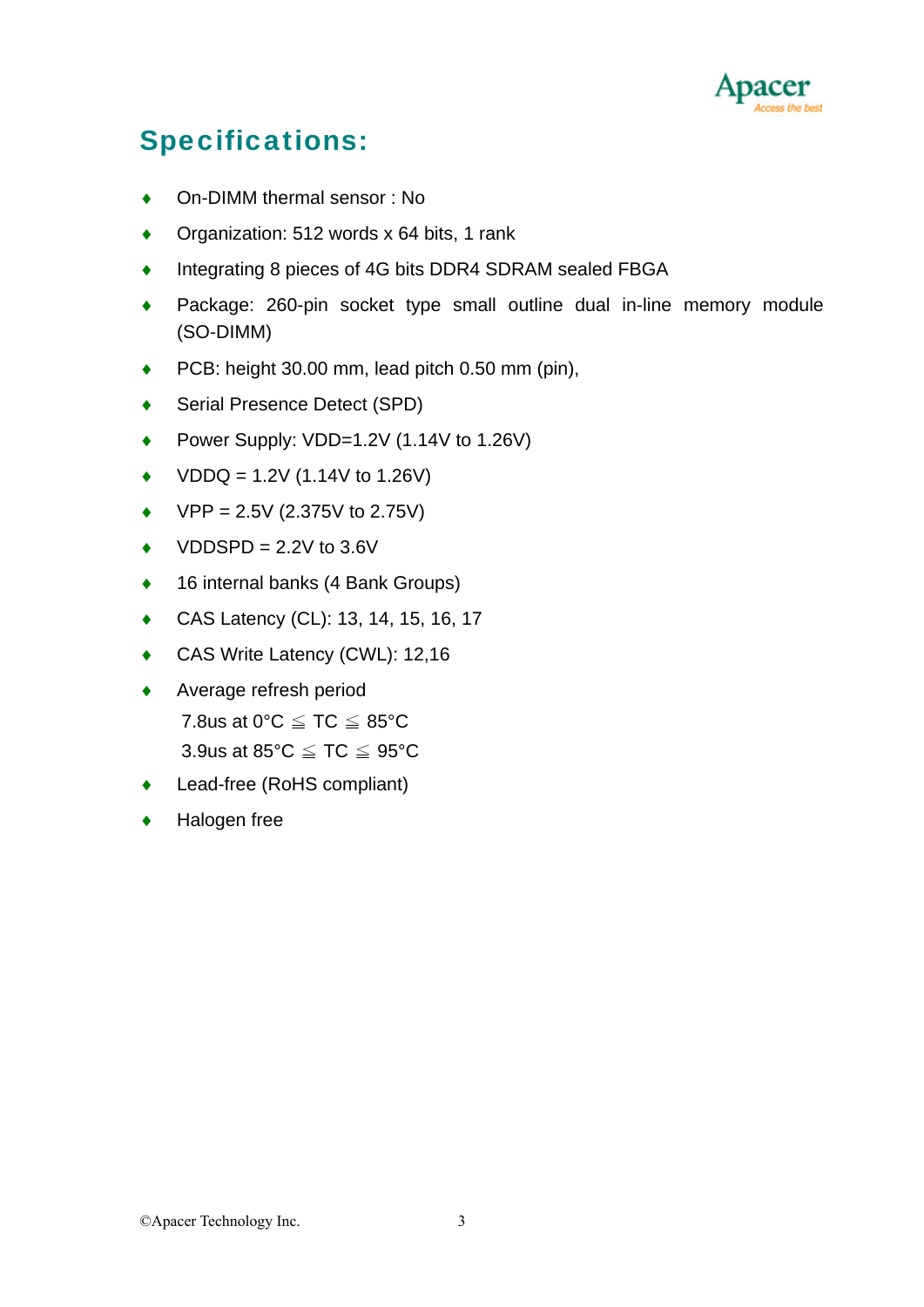

## Features:

- ♦ Functionality and operations comply with the DDR4 SDRAM datasheet
- Bank Grouping is applied, and CAS to CAS latency (tCCD L, tCCD S) for the banks in the same or different bank group accesses are available
- ♦ Bi-Directional Differential Data Strobe
- $\bullet$  8 bit pre-fetch
- ♦ Burst Length (BL) switch on-the-fly BL8 or BC4(Burst Chop)
- ♦ Supports ECC error correction and detection
- Per DRAM Addressability is supported
- Internal Vref DQ level generation is available
- ♦ Write CRC is supported at all speed grades
- $\bullet$  DBI (Data Bus Inversion) is supported(x8)
- ♦ CA parity (Command/Address Parity) mode is supported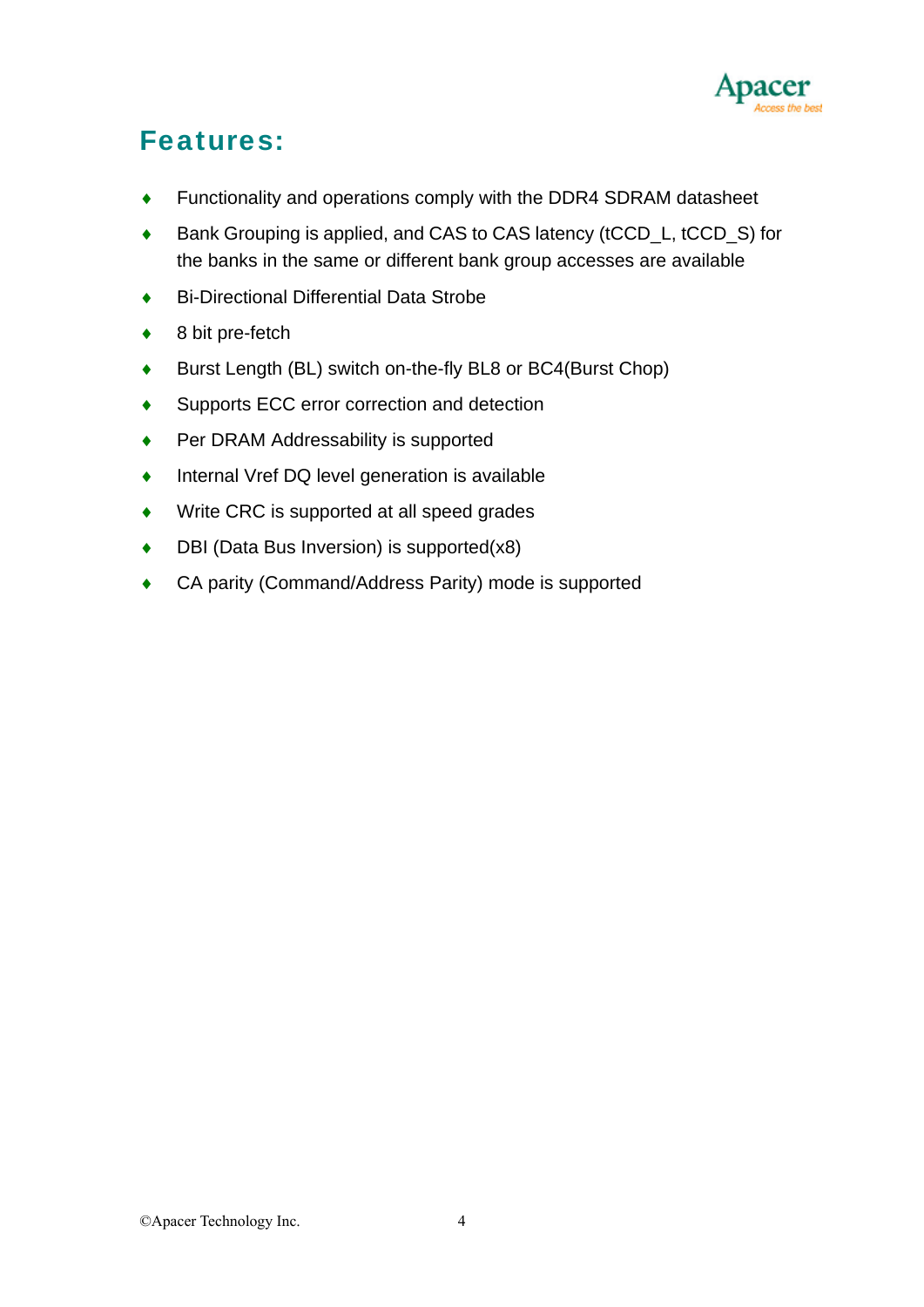

# Pin Assignments

| Pin<br>No.     | <b>Pin name-Front</b> | Pin<br>No.     | Pin name-Back   | Pin<br>No. | <b>Pin name-Front</b> | Pin<br>No. | Pin name-Back   |
|----------------|-----------------------|----------------|-----------------|------------|-----------------------|------------|-----------------|
| $\mathbf{1}$   | <b>VSS</b>            | $\overline{2}$ | <b>VSS</b>      | 133        | A1                    | 134        | EVENT_n         |
| 3              | DQ <sub>5</sub>       | $\overline{4}$ | DQ4             | 135        | <b>VDD</b>            | 136        | <b>VDD</b>      |
| 5              | <b>VSS</b>            | 6              | <b>VSS</b>      | 137        | $CKO_t$               | 138        | $CK1_t$         |
| $\overline{7}$ | DQ1                   | 8              | DQ <sub>0</sub> | 139        | $CKO_{c}$             | 140        | $CK1_c$         |
| 9              | <b>VSS</b>            | 10             | <b>VSS</b>      | 141        | <b>VDD</b>            | 142        | <b>VDD</b>      |
| 11             | DQS0_c                | 12             | DM0_n, DBI0_n   | 143        | <b>PARITY</b>         | 144        | A <sub>0</sub>  |
| 13             | DQS0_t                | 14             | <b>VSS</b>      | 145        | BA1                   | 146        | A10/AP          |
| 15             | <b>VSS</b>            | 16             | DQ <sub>6</sub> | 147        | <b>VDD</b>            | 148        | <b>VDD</b>      |
| 17             | DQ7                   | 18             | <b>VSS</b>      | 149        | $CS0_n$               | 150        | BA0             |
| 19             | <b>VSS</b>            | 20             | DQ <sub>2</sub> | 151        | A14/WE_n              | 152        | A16/RAS_n       |
| 21             | DQ3                   | 22             | <b>VSS</b>      | 153        | <b>VDD</b>            | 154        | <b>VDD</b>      |
| 23             | <b>VSS</b>            | 24             | <b>DQ12</b>     | 155        | ODT <sub>0</sub>      | 156        | A15/CAS_n       |
| 25             | DQ13                  | 26             | <b>VSS</b>      | 157        | $CS1_n$               | 158        | A13             |
| 27             | <b>VSS</b>            | 28             | DQ8             | 159        | <b>VDD</b>            | 160        | <b>VDD</b>      |
| 29             | DQ <sub>9</sub>       | 30             | <b>VSS</b>      | 161        | ODT <sub>1</sub>      | 162        | C0, CS2_n, NC   |
| 31             | <b>VSS</b>            | 32             | DQS1_c          | 163        | <b>VDD</b>            | 164        | <b>VREFCA</b>   |
| 33             | DM1_n, DBI1_n         | 34             | DQS1_t          | 165        | C1, CS3_n, NC         | 166        | SA <sub>2</sub> |
| 35             | <b>VSS</b>            | 36             | <b>VSS</b>      | 167        | <b>VSS</b>            | 168        | <b>VSS</b>      |
| 37             | DQ15                  | 38             | <b>DQ14</b>     | 169        | DQ37                  | 170        | DQ36            |
| 39             | <b>VSS</b>            | 40             | <b>VSS</b>      | 171        | <b>VSS</b>            | 172        | <b>VSS</b>      |
| 41             | DQ10                  | 42             | <b>DQ11</b>     | 173        | DQ33                  | 174        | DQ32            |
| 43             | <b>VSS</b>            | 44             | <b>VSS</b>      | 175        | <b>VSS</b>            | 176        | <b>VSS</b>      |
| 45             | DQ21                  | 46             | DQ20            | 177        | DQS4_c                | 178        | DM4_n, DBI4_n   |
| 47             | <b>VSS</b>            | 48             | <b>VSS</b>      | 179        | DQS4 t                | 180        | <b>VSS</b>      |
| 49             | <b>DQ17</b>           | 50             | DQ16            | 181        | <b>VSS</b>            | 182        | DQ39            |
| 51             | <b>VSS</b>            | 52             | <b>VSS</b>      | 183        | DQ38                  | 184        | <b>VSS</b>      |
| 53             | DQS2_c                | 54             | DM2 n, DBI2 n   | 185        | <b>VSS</b>            | 186        | DQ35            |
| 55             | DQS2_t                | 56             | <b>VSS</b>      | 187        | DQ34                  | 188        | <b>VSS</b>      |
| 57             | <b>VSS</b>            | 58             | <b>DQ22</b>     | 189        | <b>VSS</b>            | 190        | DQ45            |
| 59             | DQ23                  | 60             | <b>VSS</b>      | 191        | <b>DQ44</b>           | 192        | <b>VSS</b>      |
| 61             | <b>VSS</b>            | 62             | DQ18            | 193        | <b>VSS</b>            | 194        | DQ41            |
| 63             | DQ19                  | 64             | <b>VSS</b>      | 195        | DQ40                  | 196        | <b>VSS</b>      |
| 65             | <b>VSS</b>            | 66             | DQ28            | 197        | <b>VSS</b>            | 198        | DQS5_c          |
| 67             | DQ29                  | 68             | <b>VSS</b>      | 199        | DM5_n, DBI5_n         | 200        | DQS5_t          |
| 69             | <b>VSS</b>            | 70             | DQ24            | 201        | <b>VSS</b>            | 202        | <b>VSS</b>      |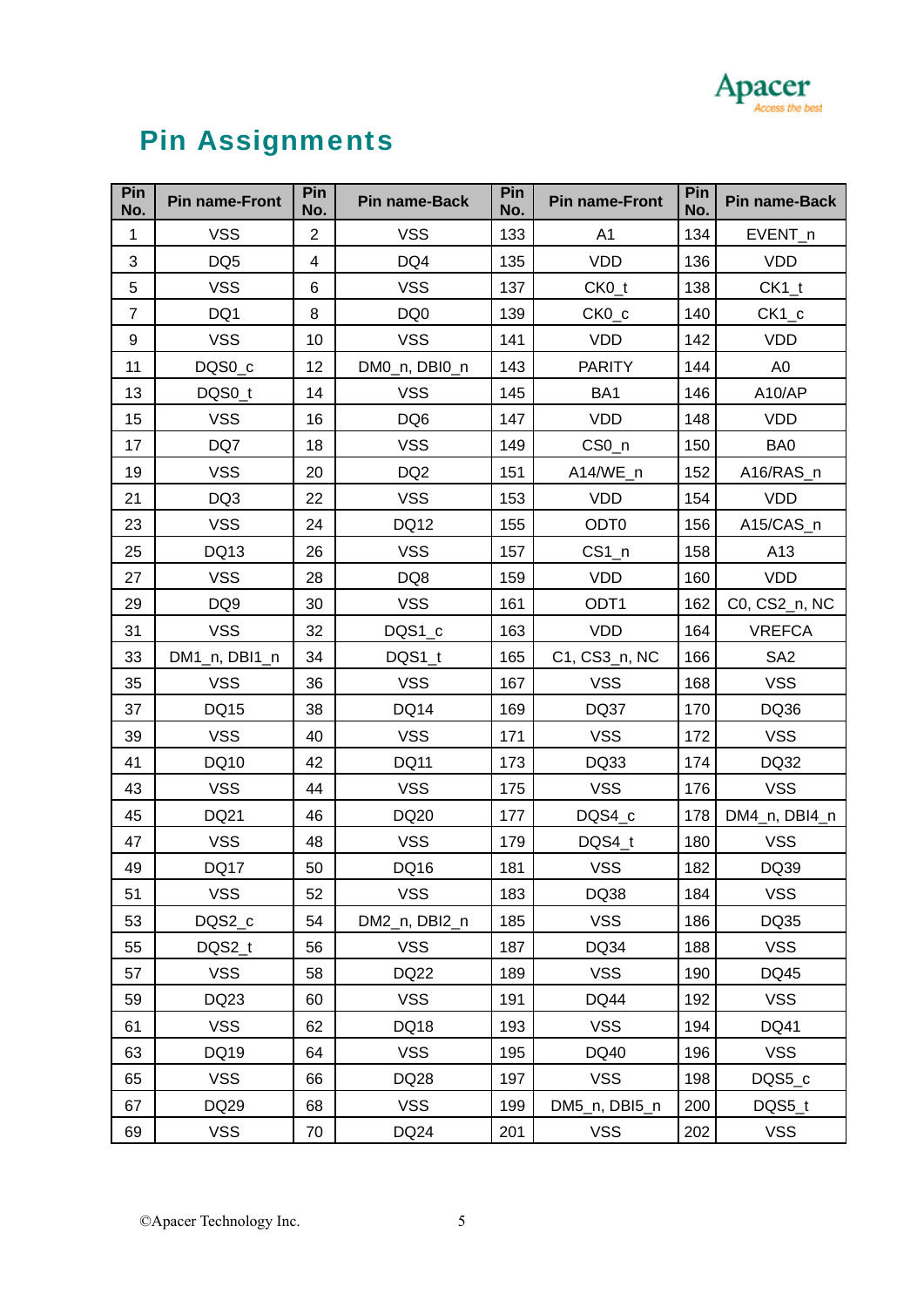

| Pin<br>No. | <b>Pin name-Front</b> | Pin<br>No. | Pin name-Back  | Pin<br>No. | <b>Pin name-Front</b> | Pin<br>No. | Pin name-Back   |
|------------|-----------------------|------------|----------------|------------|-----------------------|------------|-----------------|
| 71         | DQ25                  | 72         | <b>VSS</b>     | 203        | DQ46                  | 204        | <b>DQ47</b>     |
| 73         | <b>VSS</b>            | 74         | DQS3_c         | 205        | <b>VSS</b>            | 206        | <b>VSS</b>      |
| 75         | DM3_n, DBI3_n         | 76         | DQS3_t         | 207        | DQ42                  | 208        | DQ43            |
| 77         | <b>VSS</b>            | 78         | <b>VSS</b>     | 209        | <b>VSS</b>            | 210        | <b>VSS</b>      |
| 79         | DQ30                  | 80         | DQ31           | 211        | <b>DQ52</b>           | 212        | DQ53            |
| 81         | <b>VSS</b>            | 82         | <b>VSS</b>     | 213        | <b>VSS</b>            | 214        | <b>VSS</b>      |
| 83         | DQ26                  | 84         | <b>DQ27</b>    | 215        | DQ49                  | 216        | DQ48            |
| 85         | <b>VSS</b>            | 86         | <b>VSS</b>     | 217        | <b>VSS</b>            | 218        | <b>VSS</b>      |
| 87         | CB5, NC               | 88         | CB4, NC        | 219        | DQS6_c                | 220        | DM6_n, DBI6_n   |
| 89         | <b>VSS</b>            | 90         | <b>VSS</b>     | 221        | DQS6_t                | 222        | <b>VSS</b>      |
| 91         | CB1, NC               | 92         | CB0, NC        | 223        | <b>VSS</b>            | 224        | <b>DQ54</b>     |
| 93         | <b>VSS</b>            | 94         | <b>VSS</b>     | 225        | <b>DQ55</b>           | 226        | <b>VSS</b>      |
| 95         | DQS8_c                | 96         | DM8_n, DBI8_n  | 227        | <b>VSS</b>            | 228        | <b>DQ50</b>     |
| 97         | DQS8_t                | 98         | <b>VSS</b>     | 229        | <b>DQ51</b>           | 230        | <b>VSS</b>      |
| 99         | <b>VSS</b>            | 100        | CB6, NC        | 231        | <b>VSS</b>            | 232        | DQ60            |
| 101        | CB2, NC               | 102        | <b>VSS</b>     | 233        | <b>DQ61</b>           | 234        | <b>VSS</b>      |
| 103        | <b>VSS</b>            | 104        | CB7, NC        | 235        | <b>VSS</b>            | 236        | <b>DQ57</b>     |
| 105        | CB3, NC               | 106        | <b>VSS</b>     | 237        | <b>DQ56</b>           | 238        | <b>VSS</b>      |
| 107        | <b>VSS</b>            | 108        | RESET_n        | 239        | <b>VSS</b>            | 240        | DQS7_c          |
| 109        | CKE <sub>0</sub>      | 110        | CKE1           | 241        | DM7_n, DBI7_n         | 242        | DQS7_t          |
| 111        | <b>VDD</b>            | 112        | <b>VDD</b>     | 243        | <b>VSS</b>            | 244        | <b>VSS</b>      |
| 113        | BG1                   | 114        | $ACT_n$        | 245        | DQ62                  | 246        | DQ63            |
| 115        | BG <sub>0</sub>       | 116        | ALERT_n        | 247        | <b>VSS</b>            | 248        | <b>VSS</b>      |
| 117        | <b>VDD</b>            | 118        | <b>VDD</b>     | 249        | <b>DQ58</b>           | 250        | <b>DQ59</b>     |
| 119        | A12                   | 120        | A11            | 251        | <b>VSS</b>            | 252        | <b>VSS</b>      |
| 121        | A <sub>9</sub>        | 122        | A7             | 253        | <b>SCL</b>            | 254        | <b>SDA</b>      |
| 123        | <b>VDD</b>            | 124        | <b>VDD</b>     | 255        | <b>VDDSPD</b>         | 256        | SA <sub>0</sub> |
| 125        | A <sub>8</sub>        | 126        | A <sub>5</sub> | 257        | <b>VPP</b>            | 258        | <b>VTT</b>      |
| 127        | A6                    | 128        | A4             | 259        | <b>VPP</b>            | 260        | SA <sub>1</sub> |
| 129        | <b>VDD</b>            | 130        | <b>VDD</b>     |            |                       |            |                 |
| 131        | A <sub>3</sub>        | 132        | A2             | -          |                       | -          |                 |

\*IC Component Composition : 256Mx8 A0~A13

512Mx8 A0~A14, 512Mx4 A0~A14 1024Mx8 A0~A15, 1024Mx4 A0~A15 2048Mx8 A0~A16, 2048Mx4 A0~A16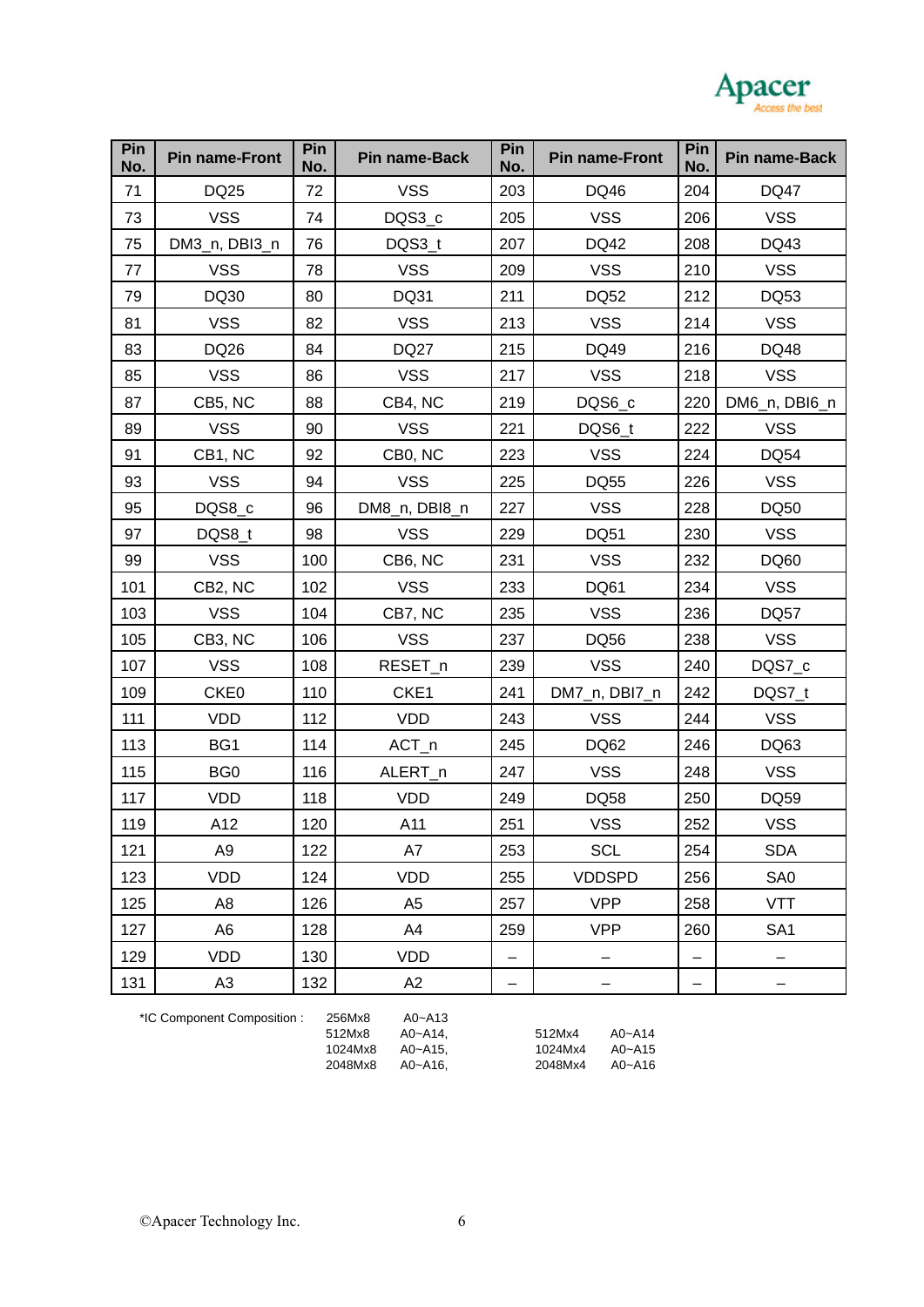

# Pin Descriptions

| <b>Pin Name</b>          | <b>Description</b>                                                                       |
|--------------------------|------------------------------------------------------------------------------------------|
| $Ax^{1^*}$               | <b>SDRAM</b> address bus                                                                 |
| <b>BAx</b>               | <b>SDRAM bank select</b>                                                                 |
| <b>BGx</b>               | <b>SDRAM bank group select</b>                                                           |
| $RAS_n^2$                | <b>SDRAM</b> row address strobe                                                          |
| $CAS_n^{\overline{3^*}}$ | <b>SDRAM</b> column address strobe                                                       |
| $WE_{n^4}$               | <b>SDRAM</b> write enable                                                                |
| $CSx_n$                  | <b>DIMM Rank Select Lines</b>                                                            |
| <b>CKEx</b>              | <b>SDRAM</b> clock enable lines                                                          |
| <b>ODTx</b>              | <b>SDRAM</b> on-die termination control lines                                            |
| $ACT_n$                  | <b>SDRAM</b> input for activate input                                                    |
| <b>DQx</b>               | <b>DIMM</b> memory data bus                                                              |
| <b>CBx</b>               | <b>DIMM ECC check bits</b>                                                               |
| TDQSx_t; TDQSx_c         | Dummy loads for mixed populations of x4 based and x8 based RDIMMs.<br>Not used on UDIMMs |
| DQSx_t                   | Data Buffer data strobes (positive line of differential pair)                            |
| DQSx_c                   | Data Buffer data strobes (negative line of differential pair)                            |
| DMx_n,<br>DBIx_n         | SDRAM data masks/data bus inversion(x8-based x72 DIMMs)                                  |
| $CKx_t$                  | SDRAM clock input (positive line of differential pair)                                   |
| CKx_c                    | SDRAM clocks input (negative line of differential pair)                                  |
| <b>SCL</b>               | I <sup>2</sup> C serial bus clock for SPD-TSE and register                               |
| <b>SDA</b>               | I <sup>2</sup> C serial bus data line for SPD-TSE and register                           |
| SAx                      | I <sup>2</sup> C slave address select for SPD-TSE and register                           |
| <b>PARITY</b>            | <b>SDRAM</b> parity input                                                                |
| <b>VDD</b>               | <b>SDRAM</b> core power supply                                                           |
| 12 V                     | Optional Power Supply on socket but not used on DIMM                                     |
| <b>VREFCA</b>            | SDRAM command/address reference supply                                                   |
| <b>VSS</b>               | Power supply return (ground)                                                             |
| <b>VDDSPD</b>            | Serial SPD-TSE positive power supply                                                     |
| ALERT_n                  | <b>SDRAM ALERT_n output</b>                                                              |
| <b>VPP</b>               | <b>SDRAM Supply</b>                                                                      |
| RESET_n                  | Set Register and SDRAMs to a Known State                                                 |
| EVENT_n                  | SPD signals a thermal event has occurred                                                 |
| <b>VTT</b>               | <b>SDRAM I/O termination supply</b>                                                      |
| <b>RFU</b>               | Reserved for future use                                                                  |

\*Notes:

1. Address A17 is only valid for 16 Gb x4 based SDRAMs. For UDIMMs this connection pin is NC.

2. RAS\_n is a multiplexed function with A16.

3. CAS\_n is a multiplexed function with A15.

4. WE\_n is a multiplexed function with A14.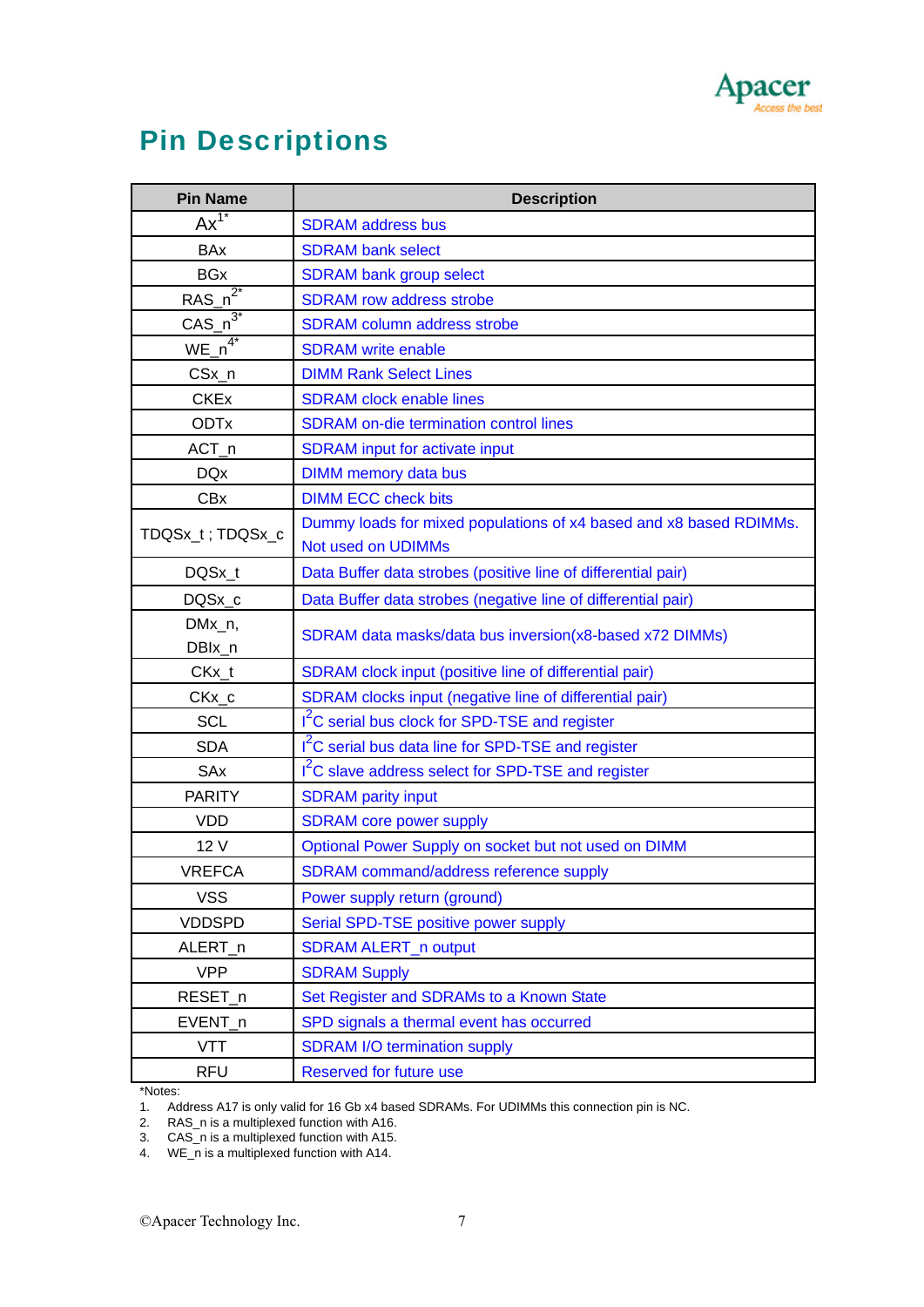

w-VSS

w-VSS

 $ZQ$   $W-VS$ SS

 $W$ VSS

Address  $\overline{S}_{ZQ}$ 

Address ዱ<br>የ

Address Q

Address  $\bar{R}_{ZQ}$ 

### Functional Block Diagram









CK0\_t,CK0\_c

DQ [39:32] DQS4\_t DQS4\_c

 $DBI_0$ <sub>D</sub> $CDM_1 - w$ 

CKE0 ODT0 CS0\_n

DQS6\_t DQS6\_c

DQ [63:56]

DBI7\_n/DM7\_n

DQ [47:40] DQS5\_t DQS5\_c

DBI5\_n/DM5\_n

DQ [55:48] DBI4\_n/DM4\_n DBI\_n/DM\_n

DQS7\_t DQS7\_c DQS\_c **D3** DQS\_t DQ [7:0] DBI\_n/DM\_n

DQ [7:0]

DBI\_n/DM

DQS\_c **D4** DQS\_t n<br>K CS\_n ODT

DQS\_c **D2** DQS\_t 嵛 CS\_n ODT

头 ag<br>S

DQS\_c **D5** DQS\_t く<br>ネ CS\_n ODT

DQ [7:0]<br>DQ [7:0]<br>DBI\_n/DM\_n

 $DQ$   $[7:0]$ <br>-DBI n/DM

**Note 1:** Unless otherwise noted, resistor values are 15 Ω ± 5%.

**Note 2:** ZQ resistors are 240 Ω ± 1%. For all other resistor values refer to the appropriate wiring diagram.

**Note 3:** To connect the SPD A2 input to the edge connector pin 166 install R1. SPD input A2 should not be tied to GND.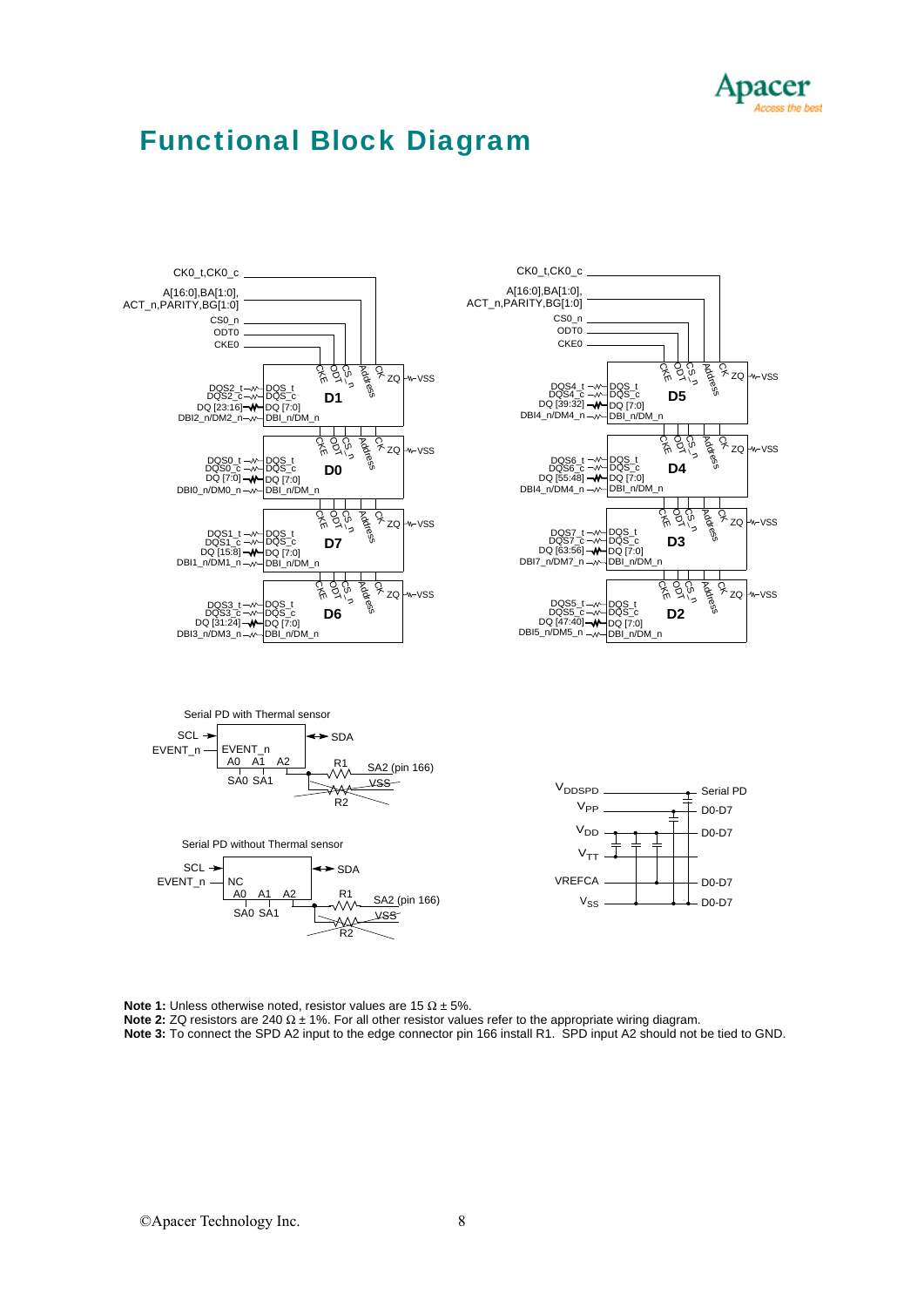

## Absolute Maximum Ratings

| <b>Parameter</b>                    | <b>Symbol</b>          | <b>Description</b> | <b>Units</b> | <b>Notes</b> |
|-------------------------------------|------------------------|--------------------|--------------|--------------|
| Voltage on VDD pin relative to Vss  | $V_{DD}$               | $-0.3 V - 1.5 V$   | V            | 1,3          |
| Voltage on VDDQ pin relative to Vss | $\rm V_{DDQ}$          | $-0.3 V - 1.5 V$   | V            | 1,3          |
| Voltage on VPP pin relative to Vss  | V <sub>PP</sub>        | $-0.3 V - 3.0 V$   | V            |              |
| Voltage on any pin relative to Vss  | $V_{IN}$ , $V_{OUT}$   | $-0.3 V - 3.0 V$   | V            |              |
| Storage Temperature                 | ${\sf T}_{\text{STG}}$ | $-55$ to $+100$    | $^{\circ}$ C | 1.2          |

Notes:

1. Stresses greater than those listed under "Absolute Maximum Ratings" may cause permanent damage to the device. This is a stress rating only and functional operation of the device at these or any other conditions above those indicated in the operational sections of this specification is not implied. Exposure to absolute maximum rating conditions for extended periods may affect reliability.

2. Storage Temperature is the case surface temperature on the center/top side of the DRAM. For the measurement conditions, please refer to JESD51-2 standard.

3. VDD and VDDQ must be within 300 mV of each other at all times; and VREFCA must be not greater than 0.6 x VDDQ, When VDD and VDDQ are less than 500 mV; VREF may be equal to or less than 300 mV

4. VPP must be equal or greater than VDD/VDDQ at all times

©Apacer Technology Inc. 9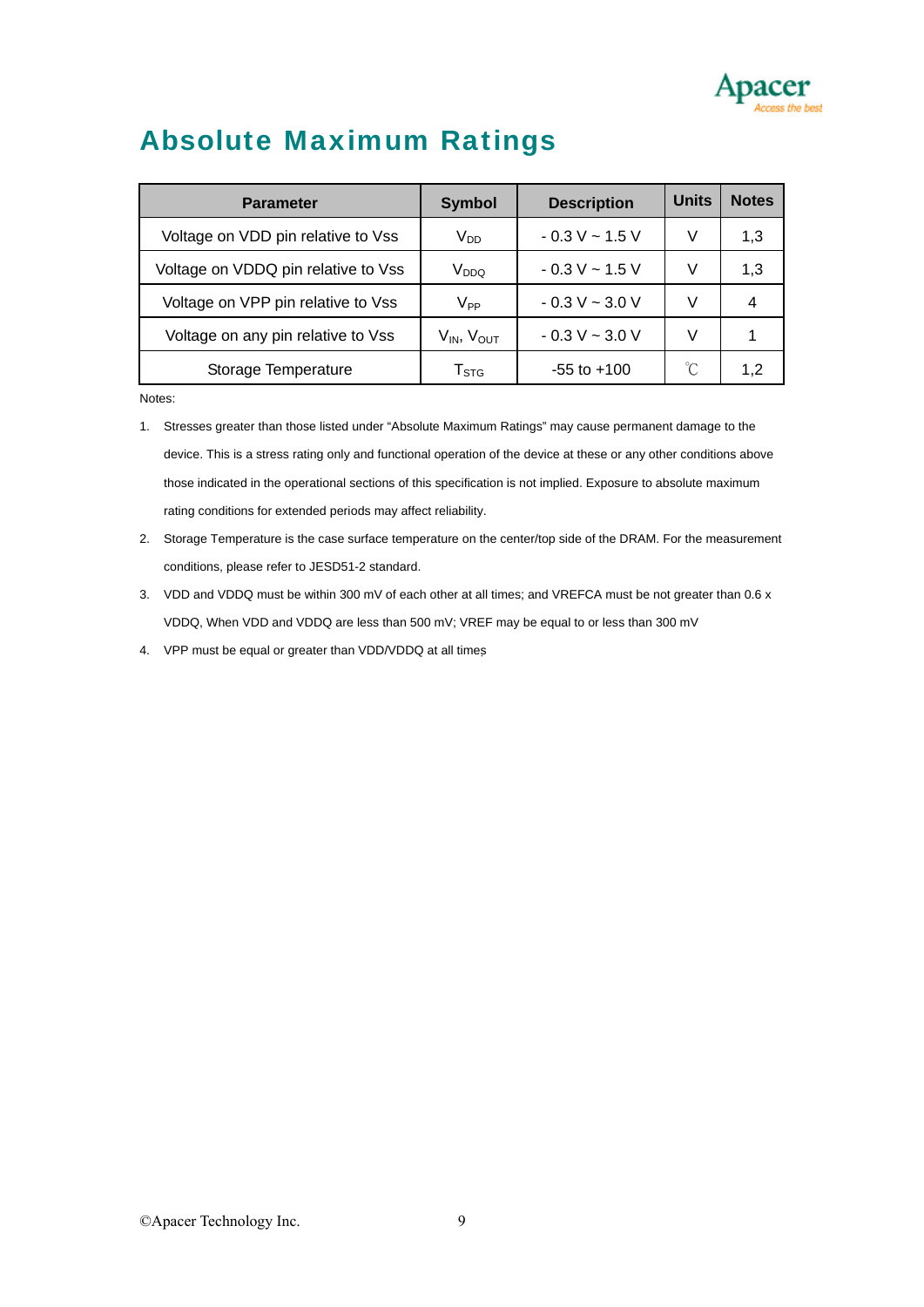# DRAM Component Operating Temperature Range

| <b>Symbol</b> | <b>Parameter</b>                   | <b>Rating</b> | <b>Units</b> | <b>Notes</b> |
|---------------|------------------------------------|---------------|--------------|--------------|
|               | Normal Operating Temperature Range | 0 to 85       | ົ            |              |
| TOPER         | <b>Extended Temperature Range</b>  | 85 to 95      | ∽            |              |

Notes:

- 1. Operating Temperature TOPER is the case surface temperature on the center / top side of the DRAM. For measurement conditions please refer to the JEDEC document JESD51-2.
- 2. The Normal Temperature Range specifies the temperatures where all DRAM specifications will be supported. During operation, the DRAM case temperature must be maintained between 0℃ - 85℃ under all operating conditions.
- 3. Some applications require operation of the DRAM in the Extended Temperature Range between 85℃ and 95℃ case temperature. Full specifications are guaranteed in this range, but the following additional conditions apply:
	- a. Refresh commands must be doubled in frequency, therefore reducing the Refresh interval tREFI to 3.9 µs. It is also possible to specify a component with 1X refresh (tREFI to 7.8µs) in the Extended Temperature Range. Please refer to the DIMM SPD for option availability
	- b. If Self-Refresh operation is required in the Extended Temperature Range, then it is mandatory to either use the Manual Self-Refresh mode with Extended Temperature Range capability (MR2 A6 = 0b and MR2 A7 = 1b), in this case IDD6 current can be increased around 10~20% than normal Temperature range.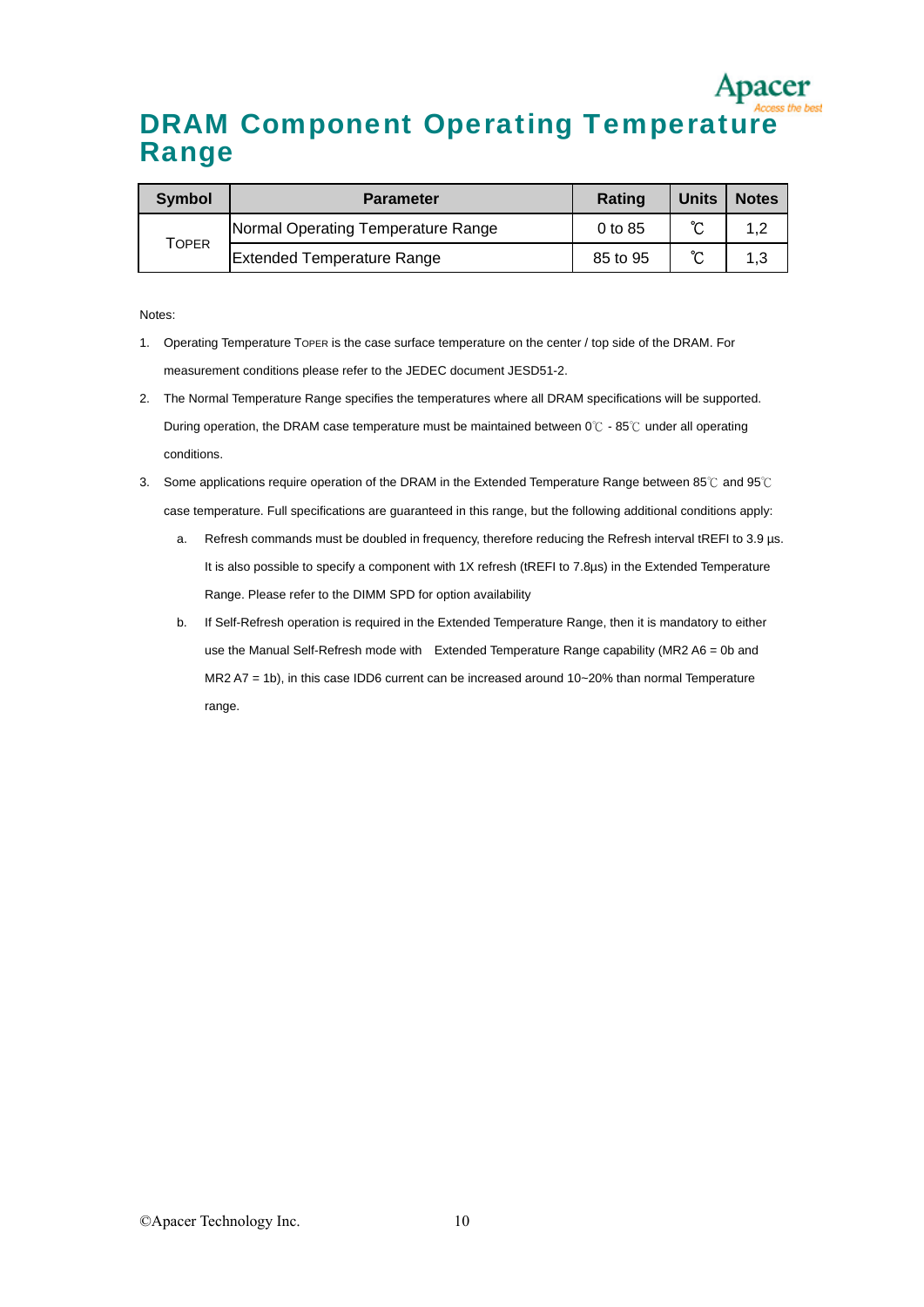

# Operating Conditions

| <b>Symbol</b><br><b>Parameter</b> |                                  |       | Rating | <b>Units</b> | <b>Notes</b> |       |
|-----------------------------------|----------------------------------|-------|--------|--------------|--------------|-------|
|                                   |                                  | Min.  | Typ.   | Max.         |              |       |
| VDD                               | <b>Supply Voltage</b>            | 1.14  | 1.2    | 1.26         | V            | 1,2,3 |
| VDDQ                              | Supply Voltage for Output        | 1.14  | 1.2    | 1.26         | V            | 1,2,3 |
| VPP                               | <b>Activation Supply Voltage</b> | 2.375 | 2.5    | 2.75         | V            | 3     |

#### Recommended DC Operating Conditions – DDR4 (1.2V) operation

Notes:

- 1. Under all conditions VDDQ must be less than or equal to VDD..
- 2. VDDQ tracks with VDD. AC parameters are measured with VDD and VDDQ tied together.
- 3. DC bandwidth is limited to 20MHz.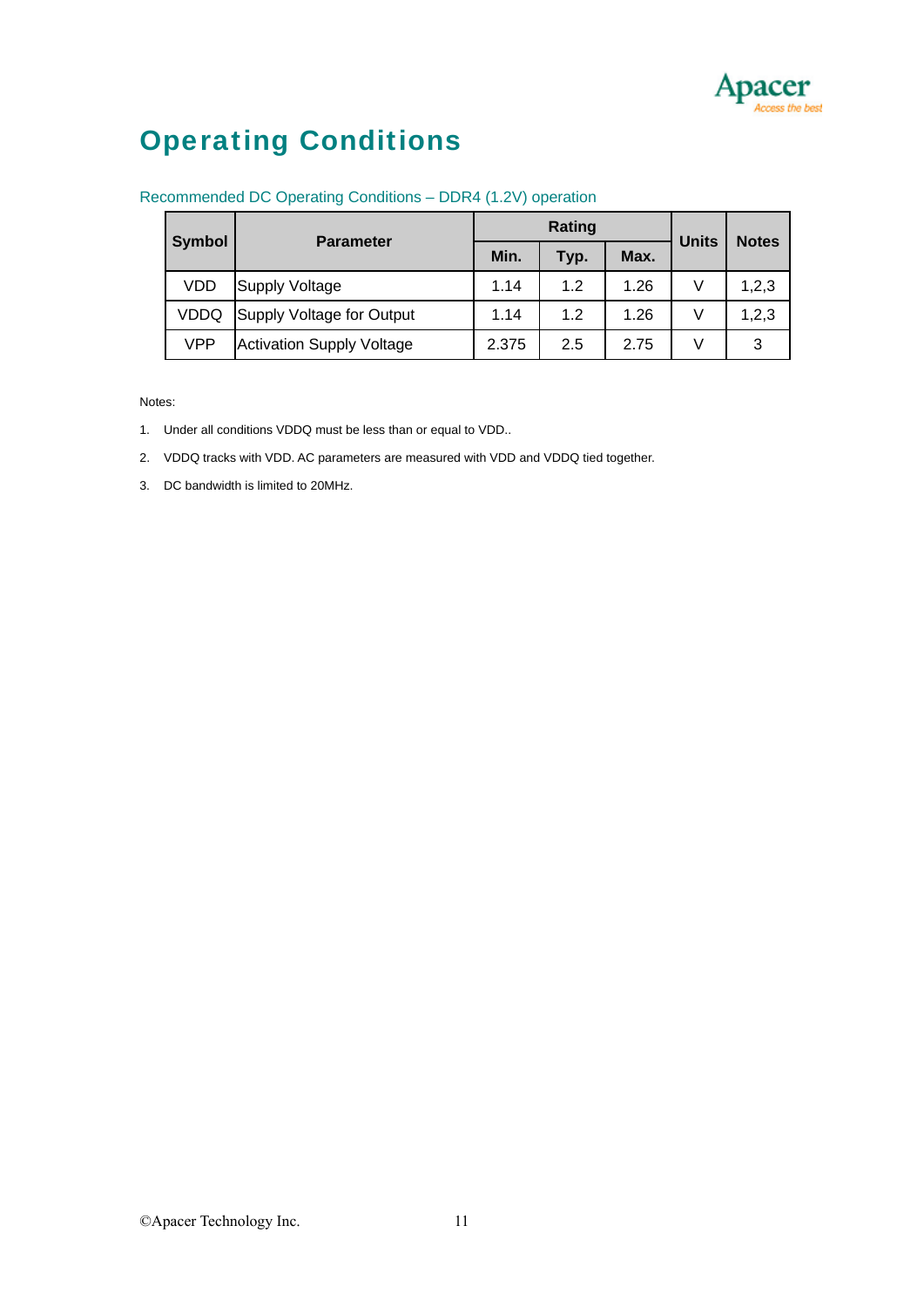

# Mechanical Drawing



(All dimensions are in millimeters with ±0.15mm tolerance unless specified otherwise.)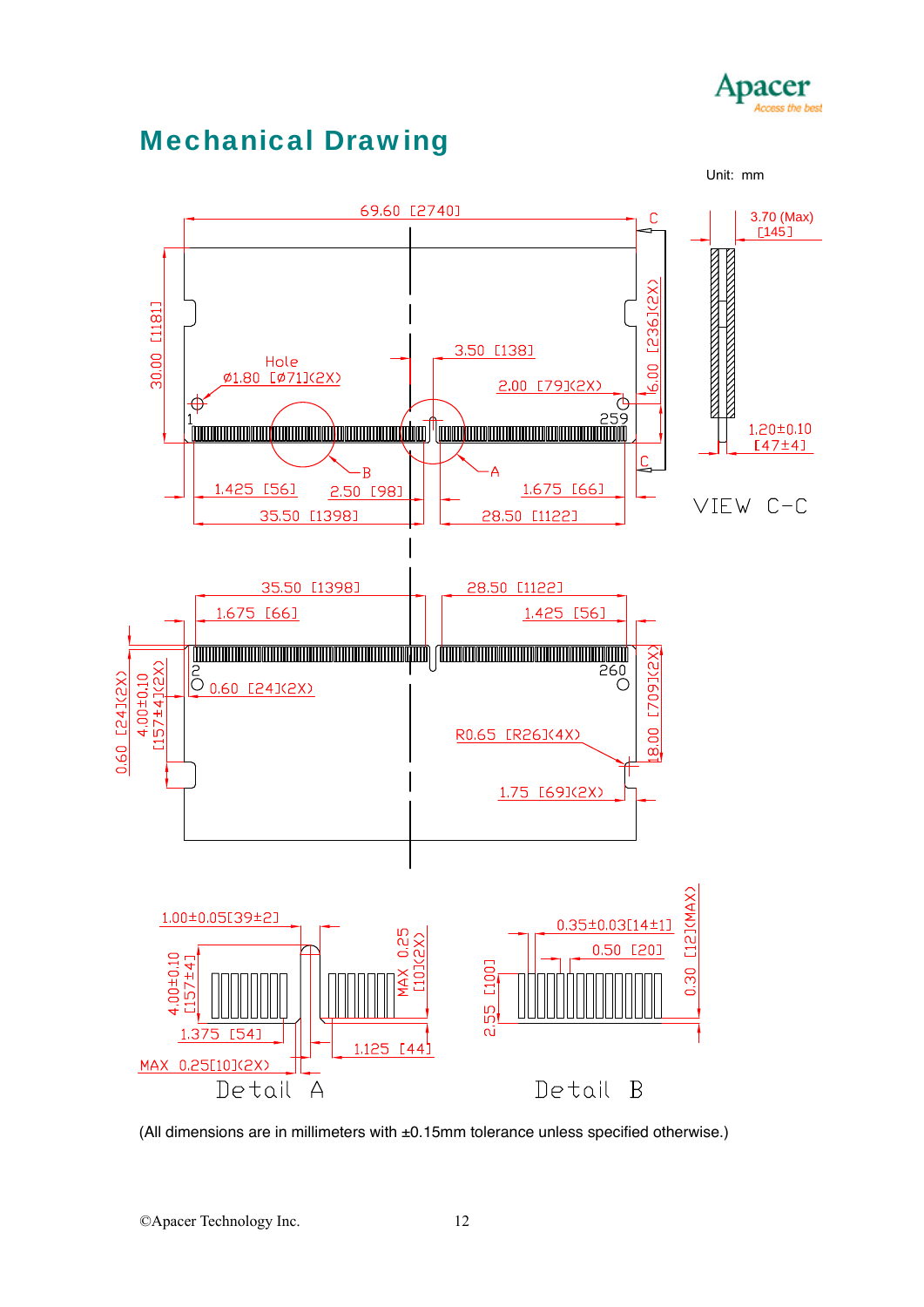

# Revision History

| <b>Revision</b> | Date      | <b>Description</b>    | Remark |
|-----------------|-----------|-----------------------|--------|
| 0.1             | 5/5/2014  | Initial release       |        |
| 0.2             | 11/2/2015 | <b>Updated VDDSPD</b> |        |